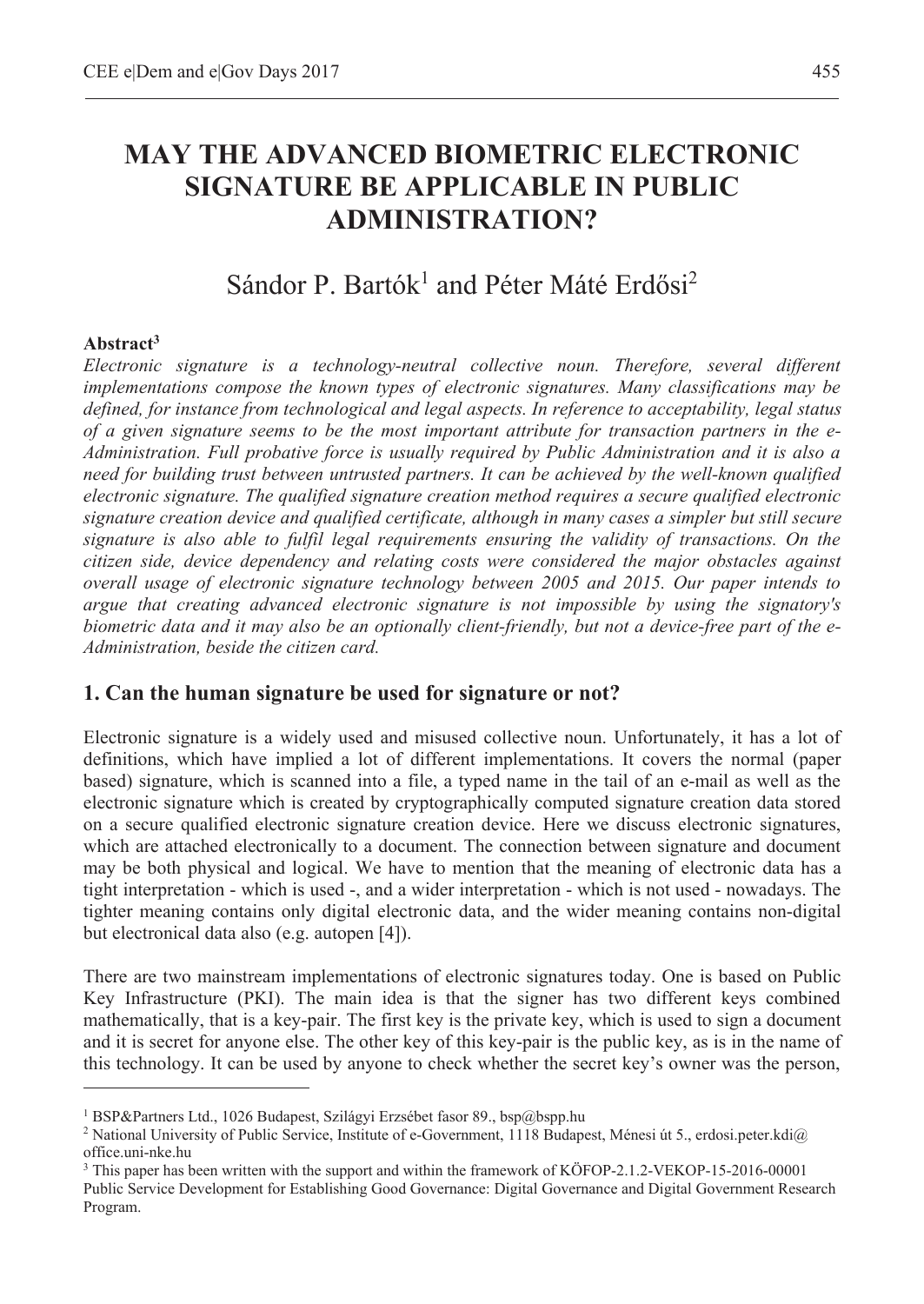who has signed the received document or not. Two trust models apply to the PKI technology, the "Web of Trust" and the "Trusted Third Party" model. In the second model, there must be a third party who confirms that the personal key and the physical person belong together. It supposes the correct identification of the natural person.

What about the second implementation? A number of companies implemented biometric signatures as a simple tool of gathering clients' consent or acceptance. The signature creation data may be other than a public key if eIDAS regulation<sup>4</sup> is really technology-neutral legislation. We argue in this paper that biometric characteristic or parameters can also be used as signature creation data corresponding to the "secret key" in the PKI world. In this case the signer's biometric parameter is used (and attached to) the document. In the most widely used solutions electronic picture of the human signature is usually the only applied biometric parameter for the signature. Another is the usage of the fingerprint, voice, palm print, iris or several other known biometric attributes that authenticate a natural person who is physically present [6]. We have used biometry long time ago. The present paper extends the concept of human signature to the signature created in any appropriate electronic devices. We state there are no legal and technical obstacles to advanced biometric signatures as a valid subset of biometric signatures. In this case, electronic signature does not mean only the graphical appearance as visible on a facsimile. We argue that proper biometric signatures shall contain additional features also in connection with a human signature to fulfil the requirements of advanced electronic signature. For instance, the data of dynamism, speed and pressure recorded with a very high sampling rate are unique for everyone. There is another side of the uniqueness. Theoretically nobody can create the same signature twice or more. However, it requires applying different method for the appropriate validation processes.

# **2. Definitions of electronic signature**

We can group the definitions of electronic signature into two classes, legal and technological. We argue that both definitions can be applied to human biometric signatures. These two system of concepts are really different, legislators payed attention to use definitions in regulation be different from terms in existing technological standards. This leads to the statement that a legal definition may related to multiple technological terms, namely signature creation data may be several private keys (e.g. RSA 1024, RSA 2048, RSA 4096 [9], ECDSA 128 [2]) and a set of biometric attributes also.

#### **2.1 Technical definitions and a classification**

 $\overline{a}$ 

We use the following terms in the technical meaning indicated below:

- 1. implementation of electronic signature: special electronic data attached to a document usually in connection with undertaking a commitment and used for the authentication of the signatory in order to enable accountability of the undertaking of the commitment.
- 2. human signature: a signature created by a given person by a specific tool (pen or pencil) or perhaps by a finger.

<sup>4</sup> Regulation (EU) No 910/2014 of the European Parliament and of the Council of 23 July 2014 on electronic identification and trust services for electronic transactions in the internal market and repealing Directive 1999/93/EC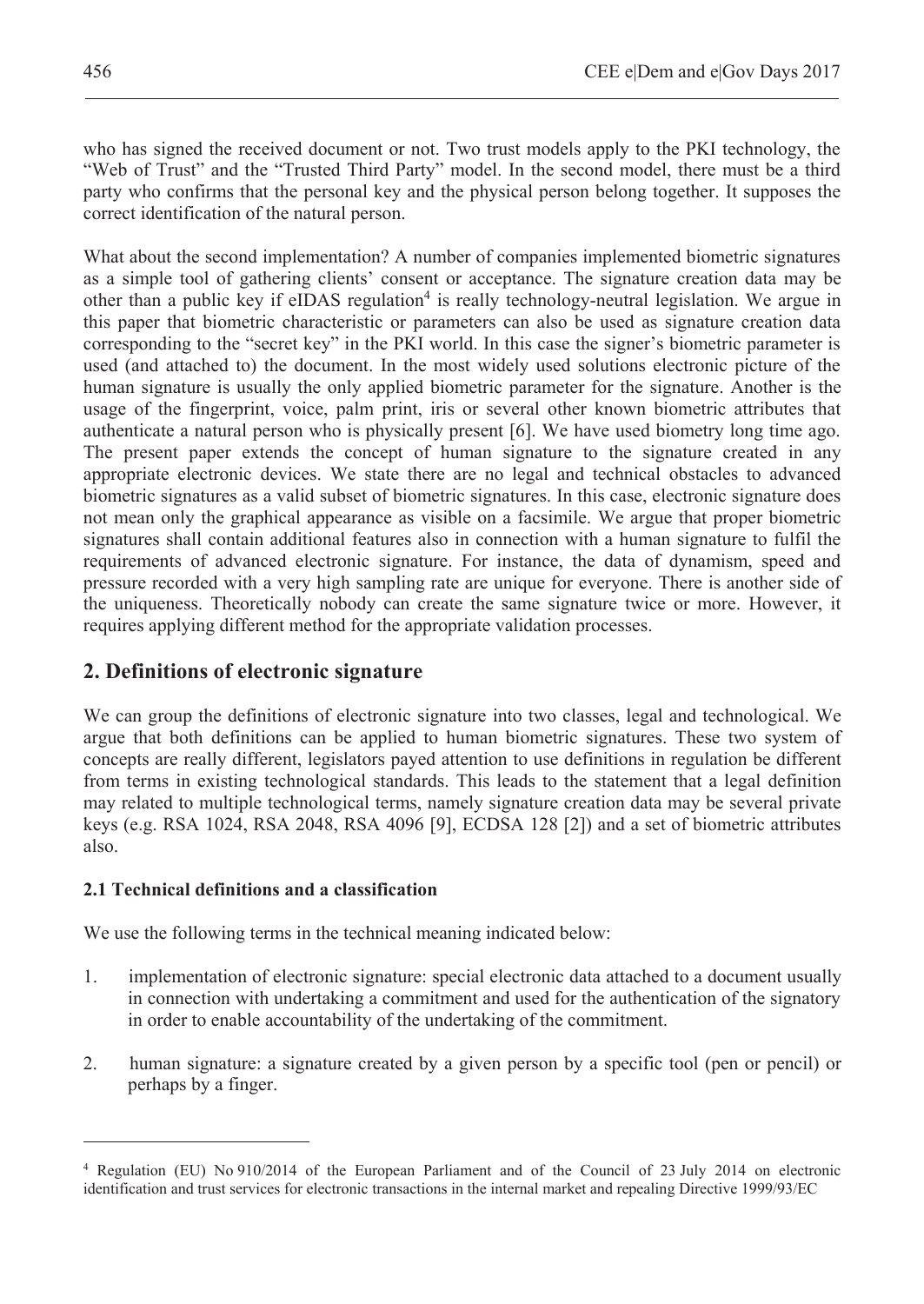- 3. biometric electronic signature: signature created by a human signature produced on an electronic device capable to record and process biometric data in digital form.
- 4. electronically saved signature: a human signature which is captured and stored by a device electronically.

The most important difference between biometric electronic signature and electronically saved signature is that saved signature means only a recorded and reusable version of human signature, while biometric signature contains other biometric data characterized by the human signature, which can be processed and used for validation. In this aspect, signature of an autopen belongs to the class of electronically saved signatures. The relations between these definitions is shown below.



**Figure 1. Electronic Signatures and Human Signatures (source: the Authors)** 

#### **2.2 Legal definitions**

 $\overline{a}$ 

After July 1 of 2016 the best starting point to analyse legal definitions of electronic signatures is the eIDAS Regulation in the European Union. eIDAS is the regulation for the electronic identification and trust services as issued on 23 July 2014. It repealed the Directive No. 1999/93/EC<sup>5</sup>. Between 1999 and mid of 2000 all Member States had created own slightly different legislation in national level, but all of them were replaced by eIDAS, which is mandatory for all Member States (and for all citizens) as an act. The eIDAS differentiates several levels of electronic signatures. We examine the following definitions of eIDAS:

- 1. electronic signature means data in electronic form which is attached to or logically associated with other data in electronic form and which is used by the signatory to sign.
- 2. advanced electronic signature means an electronic signature which meets the requirements set out in Article 26". Article 26 contains four requirements: (a) it is uniquely linked to the signatory, (b) it is capable of identifying the signatory, (c) it is created using electronic signature creation data that the signatory can, with a high level of confidence, use under his sole control; and (d) it is linked to the data signed therewith in such a way that any subsequent change in the data is detectable.

<sup>&</sup>lt;sup>5</sup> Directive 1999/93/EC of the European Parliament and of the Council of 13 December 1999 on a Community framework for electronic signatures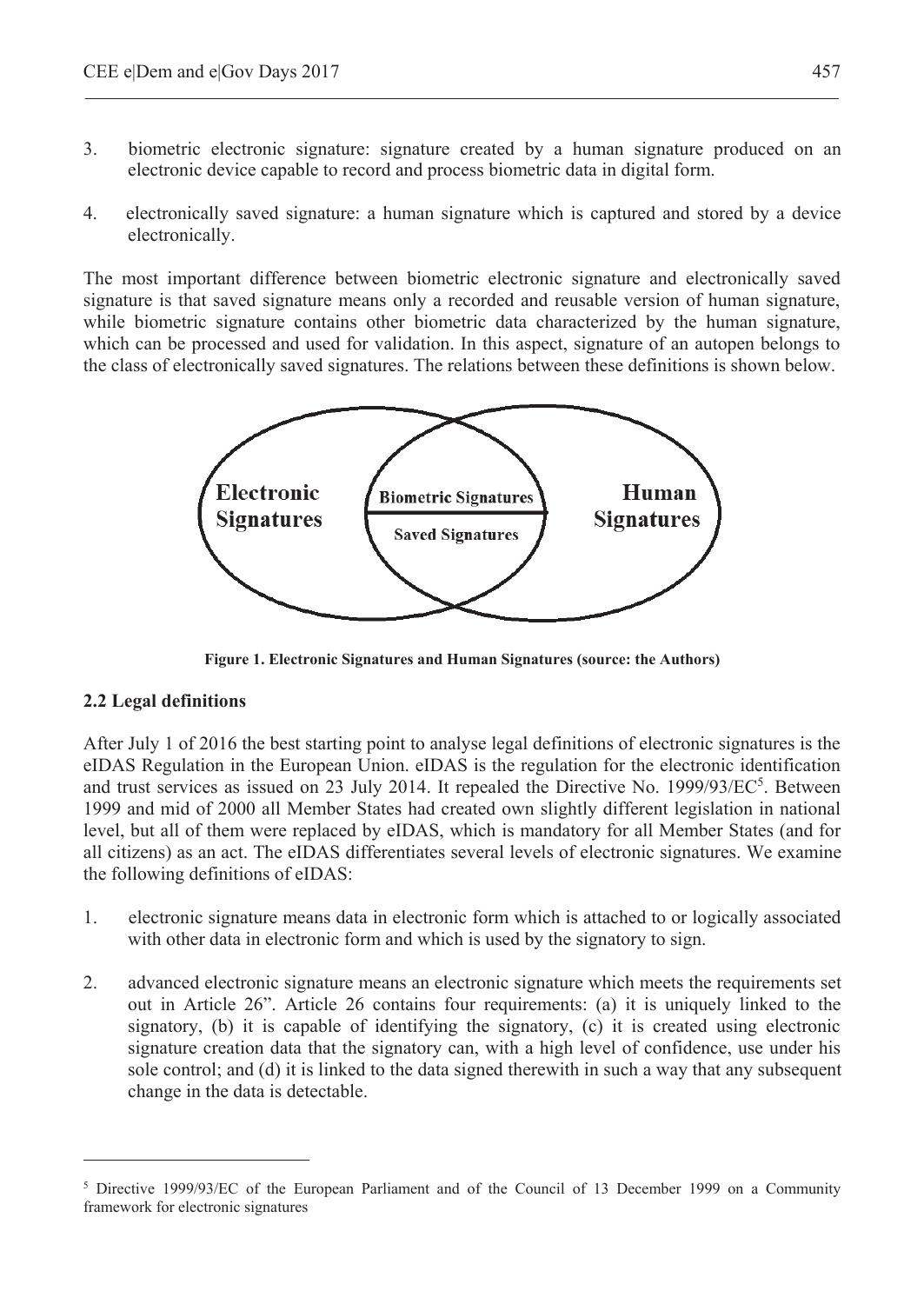3. qualified electronic signature means an advanced electronic signature that is created by a qualified electronic signature creation device, and which is based on a qualified certificate for electronic signatures.

Similar definitions exist regarding to seals. In technological aspect, electronic seals and electronic signatures are the same, only the types of the subject are different. Signatory has been always a natural person, who is able to create electronic signature. A legal person can make only a seal according to the eIDAS terminology. Signing for legal persons is forbidden, sealing is allowed. However, Public Administration should be familiar with both concepts because public clerks and authorities may sign and seal documents, orders, decrees and any other electronic information in daily work processes, similarly to clients. As regards seals, biometric electronic signature can be created only by humans, and therefore the term of "biometric electronic seal" does not make sense. However, three different levels of electronic signatures are defined in eIDAS regardless the methods of implementation. Consequently, it should be noted that the definitions above are absolutely technology-neutral, i.e. independent from technologies. This means that the existence of advanced biometric electronic signature or qualified biometric electronic signature cannot be excluded theoretically, and it can be derived from law. On the other side, the content of biometric certificate has not been defined and standardized yet.

# **3. eIDAS in the EU**

Why eIDAS is so important for Public Administration? There are two reasons. The eIDAS improves cooperation in the internal market by a commonly used and enforced legislation. In most cases, citizens cannot use their electronic identification to authenticate themselves in another Member State because the national electronic identification schemes in their country are not recognized by others. Mutually recognized electronic identification means will facilitate crossborder provision of numerous services in the internal market and enable businesses to operate on a cross-border basis without facing many obstacles in interactions with public authorities. One of the objectives of the eIDAS is to remove existing barriers to the cross-border use of electronic identification means used in the Member States to authenticate, for at least public services. It means that the first important aim of the Regulation is to ensure that for access to cross-border online services offered by Member States, secure electronic identification and authentication is possible.

The second important focus of the eIDAS is that the Regulation should establish the principle that an electronic signature should not be denied legal effect on the grounds that it is in an electronic form or that it does not meet the requirements of the qualified electronic signature. However, it is for national law to define the legal effect of electronic signatures, except for the requirements provided for in this Regulation according to which a qualified electronic signature should have the equivalent legal effect of a handwritten signature. In the Member States authorities currently use different formats of advanced electronic signatures to sign their documents electronically. It seems to be necessary to ensure that at least a number of advanced electronic signature formats can be technically supported by Member States when they receive documents signed electronically. Similarly, when competent authorities in the Member States use advanced electronic seals, it would be necessary to ensure that they support at least a number of advanced electronic seal formats. Consequently, according to the eIDAS, only such solutions can be used cross-border which are examined and accepted by affected Member States as it is defined by Article 27 and 37 of eIDAS. If a Member State requires an advanced electronic signature to use an online service offered by, or on behalf of, a public sector body, that Member State shall recognize advanced electronic signatures, advanced electronic signatures based on a qualified certificate for electronic signatures, and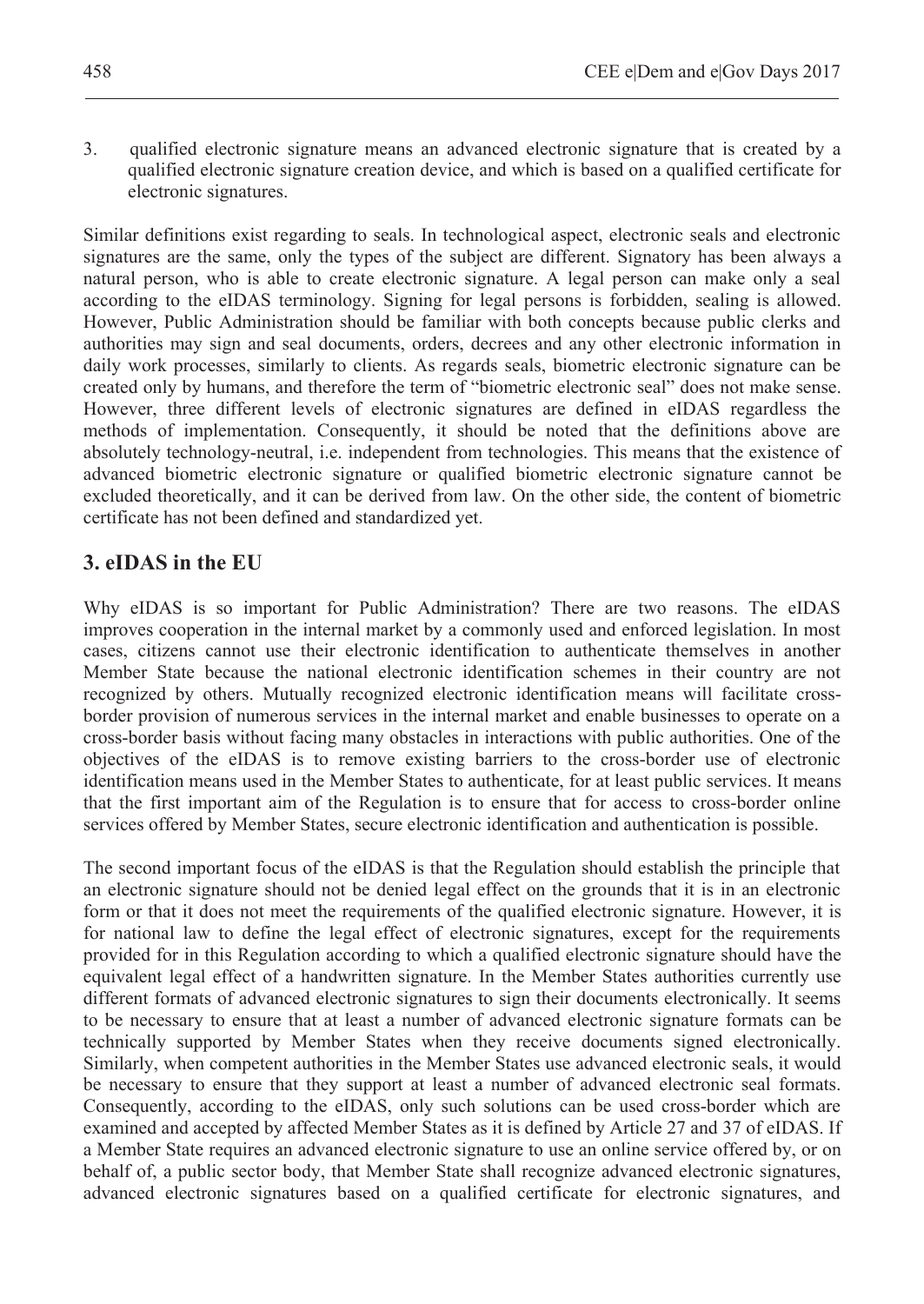qualified electronic signatures in at least the formats or using methods defined in the appropriate implementing acts<sup>6</sup>. Although the Commission has already defined the reference formats of advanced electronic signatures or reference methods where alternative formats are used by an implementing  $act^7$ , the biometric references are missing from these methods.

### **4. Legal Effect of Biometric Signature**

There is a most general legal effect regarding to all electronic signatures, the non-repudiation as evidence: "An electronic signature shall not be denied legal effect and admissibility as evidence in legal proceedings solely on the grounds that it is in an electronic form or that it does not meet the requirements for qualified electronic signatures."<sup>8</sup> All Member States are bound to give a qualified electronic signature an equivalent legal effect of a handwritten signature. It was proved that the biometric signature is a variety of electronic signature, therefore the most general legal effect is considered valid in this case. National legislations may contain further rules for applying different electronic signature. For instance, Hungarian Act 237 of 2013 for credit institutions and financial enterprises allows signing contracts between clients and institutions with at least advanced electronic signature also<sup>9</sup>. The specified standards in the referred implementation act state that all specified signature formats in standards<sup>10</sup> fulfill the requirements of advanced electronic signature and seal. eIDAS accepts that technologies may change from time to time and existing standards may not eligible in the near future especially in the field of security. Therefore, it declares that IT security certification based on international standards such as ISO 15408 and related evaluation methods and mutual recognition arrangements is an important tool for verifying the security of qualified electronic signature creation devices, and it should be promoted. However, innovative solutions and services such as mobile signing and cloud signing rely on technical and organizational solutions for qualified electronic signature creation devices for which security standards may not yet be available. The level of security of such devices could be evaluated by using alternative processes only where such security standards are not available. The applicable processes should be comparable to the standards for IT security certification as their security levels are equivalent. It means that comparable alternative processes may use to ensure the achievement of related requirements. So, an alternative evaluation method for advanced biometric signatures may exist and can be accepted widely. The question arises whether an open biometric signing methodology can be defined or not [3].

In any case, a Spanish trust service provider declared that they implemented a voice based advanced biometric signature system<sup>11</sup>. There are no more evidences for proving this statement but examining the related underpinning evidences will be interesting. It seems to be the case that electronic signatures and advanced electronic signatures may be created using biometric methods. But there is a lack of related standards and description of evaluation processes in aspect of electronic signatures. Numerous standards are available regarding to recording, transporting and storing different biometric data such as written sign, fingerprint and voice. Processing technology of biometric data

 $\overline{a}$ 

<sup>6</sup> Article 27 (1) of eIDAS

<sup>7</sup> Commission Implementing Decision (EU) 2015/1506 of 8 September 2015 laying down specifications relating to formats of advanced electronic signatures and advanced seals to be recognized by public sector bodies pursuant to Articles 27(5) and 37(5) of Regulation (EU) No 910/2014 of the European Parliament and of the Council on electronic identification and trust services for electronic transactions in the internal market

Article 25 (1) of eIDAS

<sup>9</sup> Paragraph 279 (1) of Act No. 237 of 2013

<sup>10</sup> CAdES, PAdES and XAdES

<sup>11</sup> http://certifiedsignature.eu/2016/09/25/firvox-first-voice-based-certified-electronic-signature/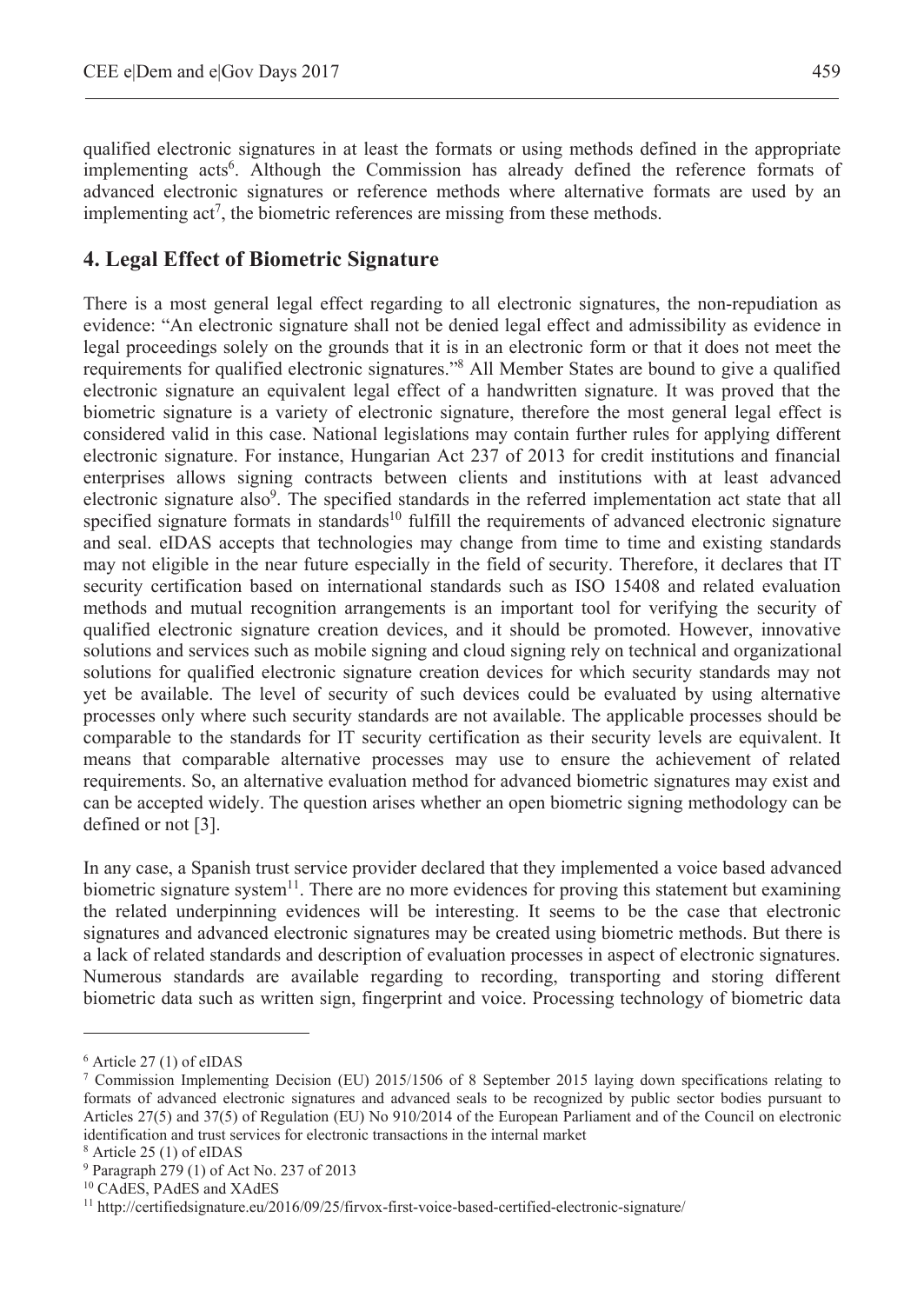is developed and used widely as digital data. Connection between this data and electronic signatures is not fully developed yet [7], [8]. The Hungarian Association for Electronic Signature has issued a professional opinion of applying and using biometric signatures, which declares that most of biometric signatures do not fulfill the requirements of advanced electronic signatures, and therefore require additional measures [1]. Researchers developed combined methods, which combined public key cryptography (PKI) with biometric data and they stated that the combination of PKI and biometrics can offer a more secure mechanism, in that private keys can be generated directly from the biometric scan [5].

Finally, we should mention a method which we commonly used in the past and is still generally accepted as handwritten signature in case of quick authentication and signature for long distance. Of course, this is the facsimile, in brief fax, with several benefits and a number of security problems. But we have to distinguish between biometric signature (electronically captured and attached human signature) and the human signature which is scanned and stored in an electronic file. Fax is a good example for the second one. Both private and public sectors have accepted this method, in spite of the fact, that it is susceptible to fraud. The reasons of the acceptance were the rapidity and effectivity of the method. Security risks seem to be manageable in most of cases.

# **5. Conclusions**

We have attempted to discuss biometric signatures in three dimensions: the legal, technical and business aspects were discussed theoretically. On the other hand, we have examined some existing solutions to find good or bad examples of advanced electronic signatures. We have inspected the implemented biometric signature solutions of Hungarian Post Office Logistic Company, T-points of Hungarian Telekom, Vodafone, Deutsche Post and DHL. None of them comply with the requirements of advanced electronic signature as defined by eIDAS. These solutions have several advantages on business side, because these are very cheap and efficient as well as do not require any tools on the client side, but the usage of these may be limited because there are not any known court practices in this field, and therefore certain legal risks may occur by owners in case of a legal dispute, a litigation.

The biometric electronic signature can be used as normal electronic signature until creation and validation methods of advanced biometric signatures will be standardized and widely accepted in the EU. Without cross-border acceptance procedures it may be used only at national level if related legislations will be developed for Pubic Administration. This solution can involve citizens without e-signature capabilities to e-Administration in an easy and effective way. Effectivity can be enhanced by integrating e-signature and biometric signature devices in Public Administration.

Finally, the ultimate answer to the question, whether human signature can be used for signing in Public Administration, is "yes". But it still requires significant developments and additional costbenefit analyses.

## **6. References**

- [1] HUNGARIAN ASSOCIATION FOR ELECTRONIC SIGNATURES, Issue Of Applying Biometric Electronic Signatures, Budapest, 2016.
- [2] LENSTRA, H.W. Jr.: Factoring Integers with Elliptic Curves, in: The Annals of Mathematics, 126/3, 1987, pp. 649-673.